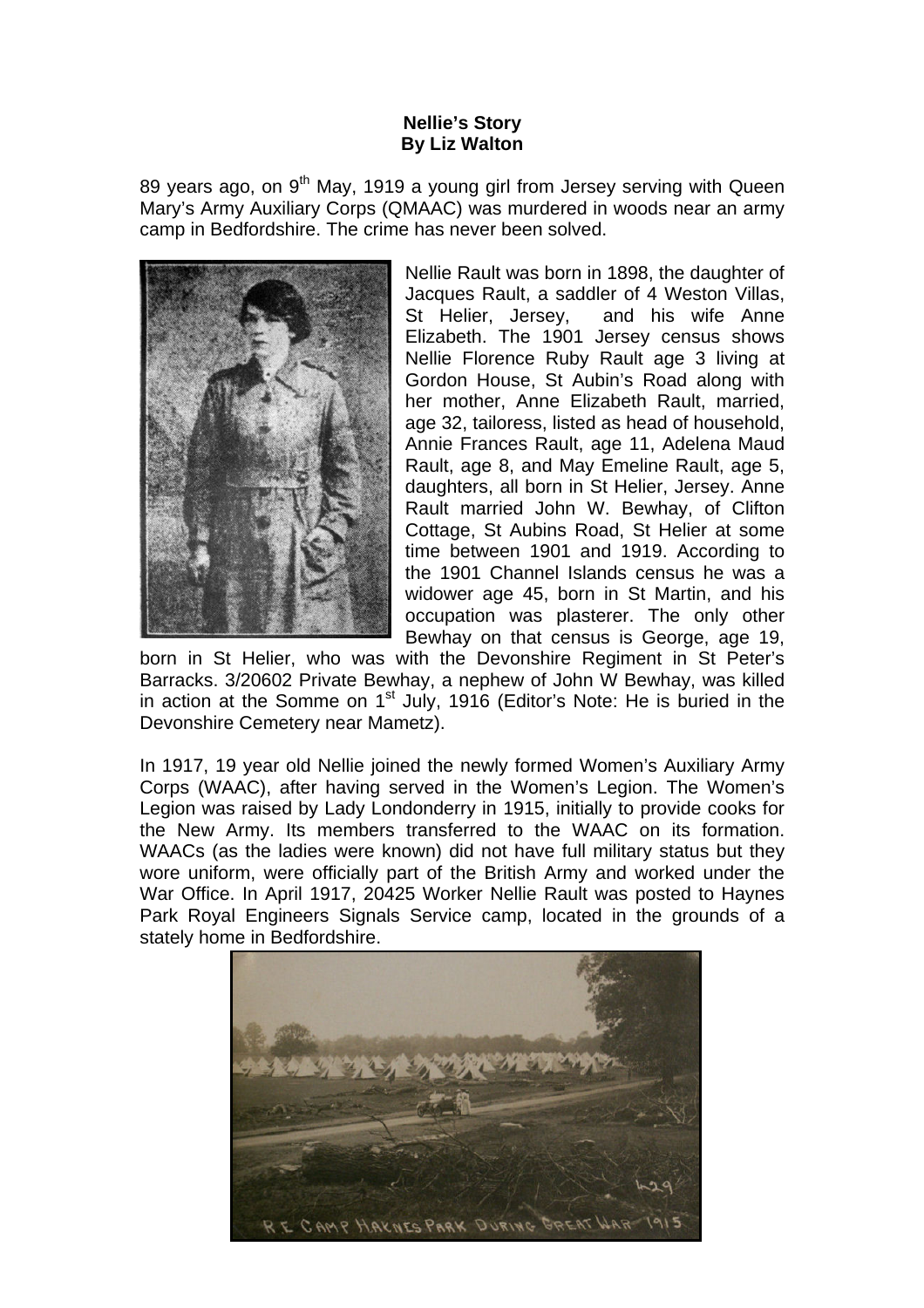Nellie worked as a cook in the Officer's Mess and was described as being a cheerful, respectable girl. She was less than 5 ft tall, dark and "good looking", "a sturdily built young woman of a bright and happy disposition, and a great favourite with all with whom she came into contact". She was said to be a "home loving girl",<sup>1</sup> who kept in close contact with all of her sisters and visited her family in Jersey regularly. Her last visit was at Christmas in 1918. She returned to Haynes Park on New Year's Day 1919, having recently signed up for a further year with what was by then the QMAAC.

Four months after her return to England, Nellie Rault was murdered in Wilstead Wood, Beds. She was last seen alive at about 3.30 pm on Fridav. 9<sup>th</sup> May but was not missed until roll call at 9.30 the next morning. On the following day search parties were organised but her body was not found until the afternoon of Monday, 12<sup>th</sup> May. She had been stabbed several times in the chest and back, and attempts had been made to hide the body under bundles of cut undergrowth in woodland about 150 yards outside the camp gates.



**Nellie's Funeral Cortege (Courtesy of the Ampthill and District News)** 

Nellie's funeral took place on Wednesday, 14<sup>th</sup> May at Haynes Parish Church, with full military honours. Her coffin went to the church on a Royal Engineers cable wagon, covered with the Union flag and topped with huge cross of flowers from her colleagues. The lengthy procession was led by the RE Regimental Band. Her mother in Jersey had been informed of the tragedy by telegram but was not able to attend, presumably because of the time scale. The chief mourners were her uncle, Mr Tarbet and Miss Hickson who was in charge of the QMAAC contingent at Haynes Park. The *Jersey Evening Post* of

 1  *The Ampthill and District News,* May 17 1919*.*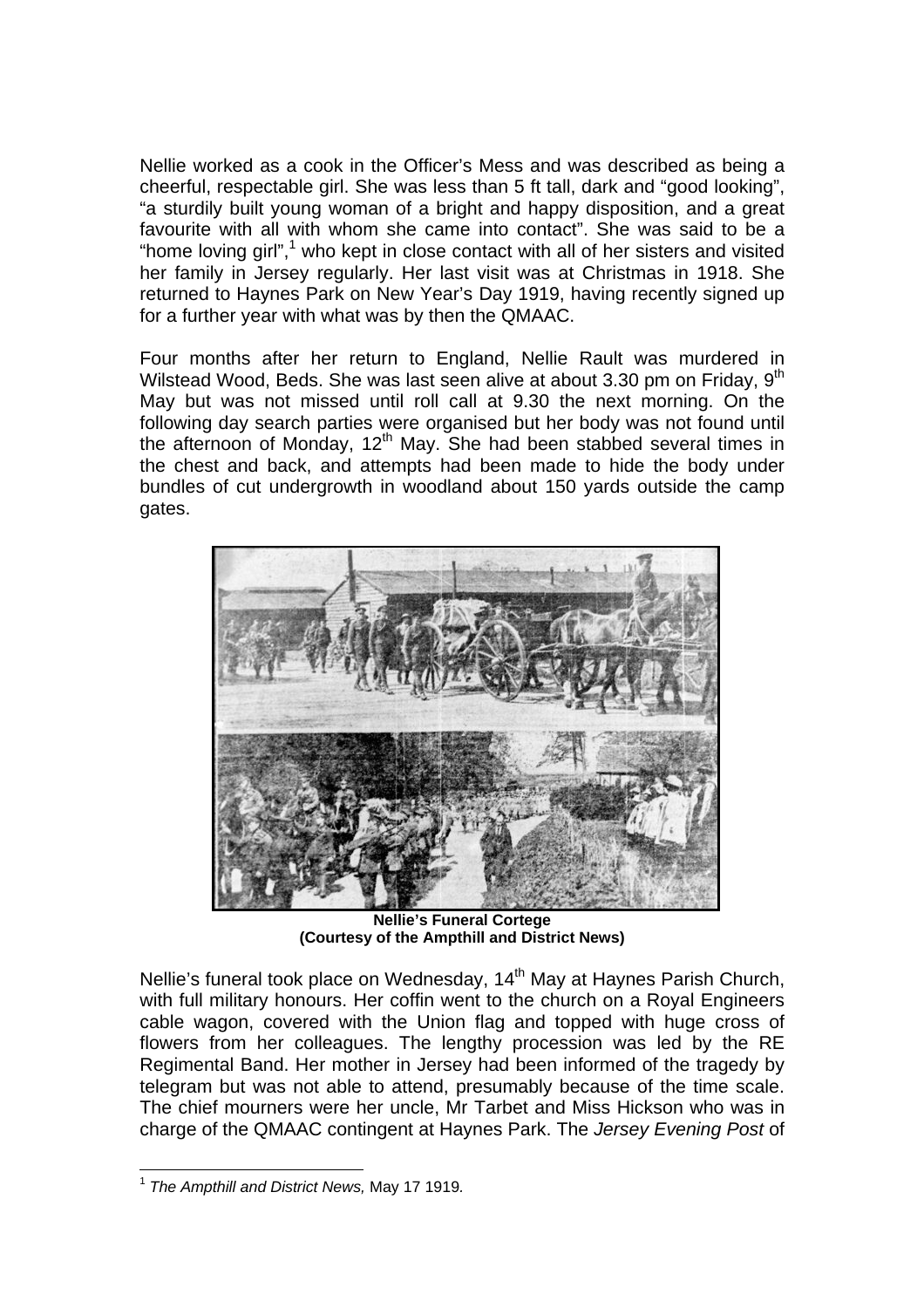May, 1919 features a letter which Mrs Bewhay received from Queen Mary, stating that:

*"The Queen has heard from the headquarters of the Queen Mary's Army Auxiliary Corps of your daughter's fine record of good behaviour and splendid work since her enrolment, and Her Majesty cannot help hoping that the knowledge that your daughter in her short life was able to render such honourable service to the Corps may be some consolation to you in your bereavement."* 

The inquest into Nellie's death opened on Wednesday, 21<sup>st</sup> May and over a period of four days evidence was heard from work colleagues and local residents, as well as specialist witnesses such as the doctor who performed the post mortem. Meanwhile CSM Montague Cecil Keith Hepburn, of the Royal Engineers, Haynes Park had been arrested on Tuesday, 13<sup>th</sup> May, charged with her alleged murder and remanded in custody. He attended the inquest but declined to give evidence at any stage. The Coroner, in his summing up, noted that the crime was not premeditated and that he did not want the jury to be influenced by the fact that Hepburn had been arrested by the police. He also mentioned Hepburn's popularity in the camp, and his "long and honourable career" in the army. The official wording of the final verdict was that Nellie had been "…brutally murdered by being stabbed to the heart by some person or persons unknown".



 $\overline{a}$ 

CSM Hepburn had been out with Nellie on previous occasions and they had danced together at the YMCA Hut on the evening before she died. He had also arranged to meet her on the day of her death. He was described as "a well set up man of somewhat taciturn appearance… wearing the ribbons of the Military Medal and the 1914-18 Star", "on his right arm he wears four chevrons".<sup>2</sup> 14149 Sergeant Montague Hepburn, 2<sup>nd</sup> (HQ) Signals Company, Royal Engineers, had had a distinguished military career. His Medal Index card shows that he had been awarded the standard trio of Service Medals, plus the Oak Leaf Clasp (Mentioned in Dispatches<sup>3</sup>) and Rose which means that he had been under fire as early as 1914. He had also been awarded the Decoration Militaire avec Croix de Guerre by the Belgian authorities<sup>4</sup>.

The 1891 census has Hepburn living with his parents Walter, a commercial clerk, and Alice, at 13 Garfield Road, Battersea in London. By 1901, when he was 11 years old he was an inmate of the West London Poor Law School at

<sup>&</sup>lt;sup>3</sup> Supplement to *The London Gazette*, 18 May 1917, p. 4880.<br><sup>4</sup> Supplement to *The London Cazette*, 24 October 1919, p. 42

Supplement to *The London Gazette*, 24 October 1919, p. 12998.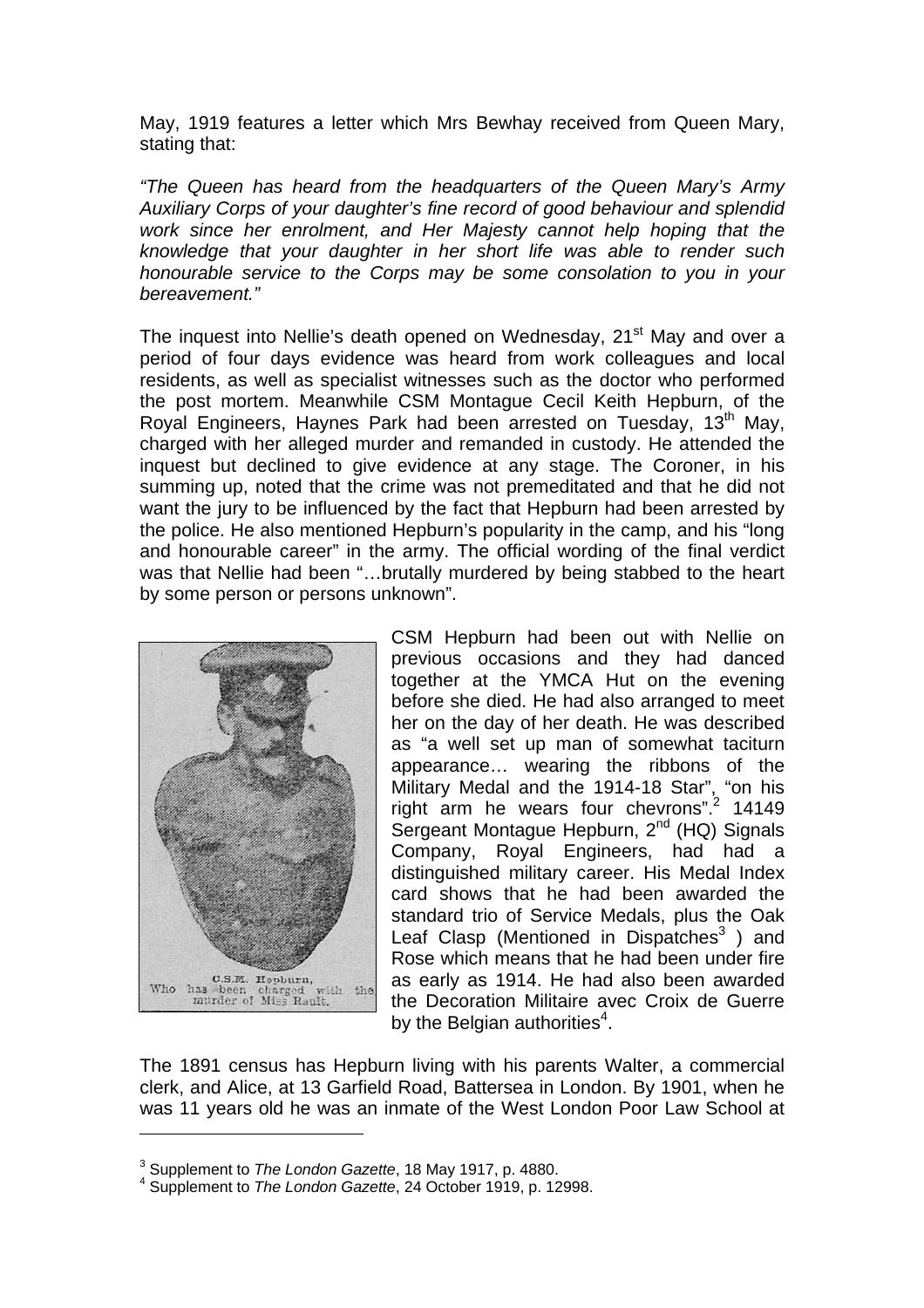Ashford, in Staines, Middlesex. No parents are listed, and his place of birth is given as unknown. Children brought up in Poor Law schools were usually either paupers or orphans, and usually went into domestic service or the Armed Forces on leaving school. Hepburn was to spend his entire adult life in the Army.

When charged by the police with Nellie's murder. Hepburn is reported to have said "I can say that I am innocent - quite innocent. A mistake has been made." The trial evidence was lengthy, confused and often conflicting and much was made of whether Hepburn was wearing puttees or leggings, whether two schoolboys could have heard the attack (one of them was the son of an old Regular Army colleague of Hepburn's), whether Hepburn had travelled on a particular lorry into Bedford and exactly who had or had not seen Hepburn at various places and times.

After two formal remands the Bedford Divisional Court assembled on Friday for a magisterial hearing against Hepburn, who was charged with murdering Nellie Rault "feloniously, wilfully and with malice aforethought." However instead of following the expected course, the Assistant Director of Public Prosecutions, Mr Sims, made a statement to the effect that "The Director of Public Prosecutions (DPP) has carefully considered the evidence thus far obtained in the case and has arrived at the conclusion that the best interests of justice would not be served by immediately proceeding further with this inquiry". Directions had been given for further police investigations but in the meantime Hepburn was discharged and the case dismissed.

The CID was called in on  $7<sup>th</sup>$  June, but officers were unhappy that it had been left so late as the inquest had concluded and the body been buried by then. However an enquiry took place under Superintendent Wensley, who reported to the Director of Public Prosecutions in July, 1919. The DPP's response to this stated that "…upon the evidence available it is not probable that Hepburn would be convicted of wilful murder if he were to be charged with this offence." However the case notes go on to say that "I regret to have been obliged to come to this decision because I entertain a strong personal opinion as to the identity of the person who committed the murder". Hepburn's alibis, his only real defence, were also totally discredited.

National and local newspapers in Jersey and Bedfordshire had made much of the murder and subsequent trial, and interest was rekindled on  $10<sup>th</sup>$  February, 1924, when the *News of the World* carried a "cool, calculated and detailed confession" of Nellie's murder. This was reported to come from an anonymous writer who called himself "Frenchy". The Montreal Police had also received letters from a Mr P Peter, c/o the Montreal Tramways, which stated that he knew who had killed Nellie from what he had seen in Haynes Park Wood, and that the person involved was currently in Montreal. These letters were sent on to the CID in London. The "confession" letter in the *News of the World* received much public attention because the facts in it tied in with what was known about Nellie's death.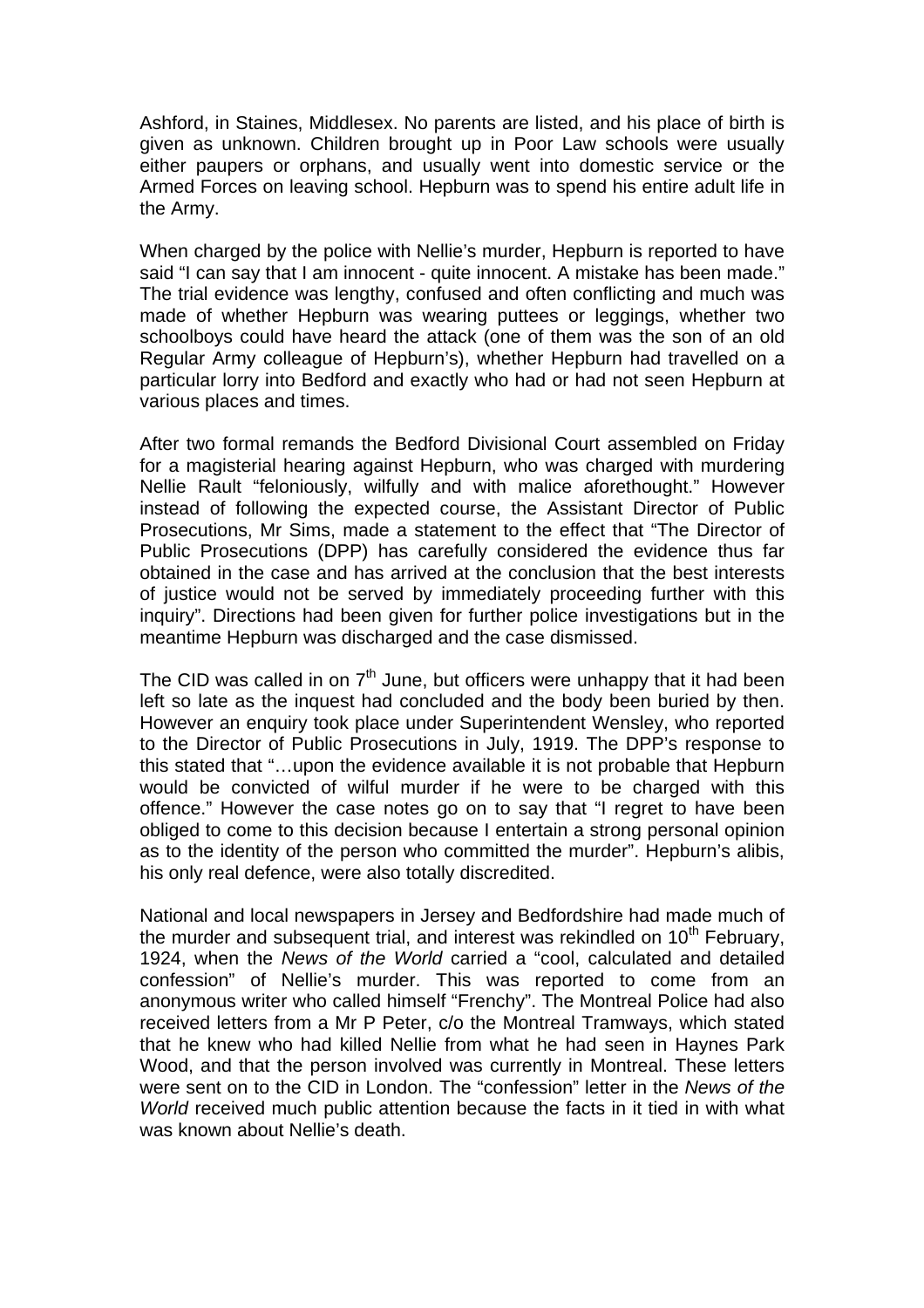The writer said he was a married man with a wife in America, and was an American army deserter who had been working at Shorts Brothers Aircraft factory at Cardington in Bedfordshire at the time of Nellie's death. However none of the people from Shorts whom the police interviewed could identify "Frenchy", though a letter to the *News of the World,* which was passed on to the CID, named him as Leroy Morey of Illinois. A Corporal Atkins of the RE was also investigated after allegations were made against him, and there were further enquiries in Scotland.

Despite all this no-one was charged with Nellie's murder, and who killed her and why remains unknown nearly ninety years on. Nellie is buried in St Mary's Churchyard, Haynes, near where the camp used to be. A stone cross with the words "In loving memory of 20425 Member Nellie Rault, WL & QMAAC, age 21, died May  $9<sup>th</sup>$  1919. Erected by her fellow workers in QMAAC, Officers, WO, NCOs and men of Haynes Park Signal Depot, RE. "In the midst of life we are in death" marks her grave. This is one of three headstones maintained in perpetuity here by the Commonwealth War Graves Commission, who recognised that Nellie was a casualty of war.



**Nellie's headstone in St Mary's Churchyard, Haynes Park.** 



**Nellie Rault's 'Death Penny' One of less than 800 awarded to women. (Courtesy of Stuart Elliott)** 

Hepburn continued with his military career until his death in 1943, at the age of 54. By this time he had been promoted to Captain (QM) with the Royal Corps of Signals. He had served in India in the 1920s, and had been awarded the Indian General Service medal, with clasps for service in Waziristan from 1919 to 1921 and 1921 to 1924, and Mahsud from1919 to1920. He died during the Second World War is and is buried in Streatham Park Cemetery, London, where his grave bears a standard CWGC headstone.